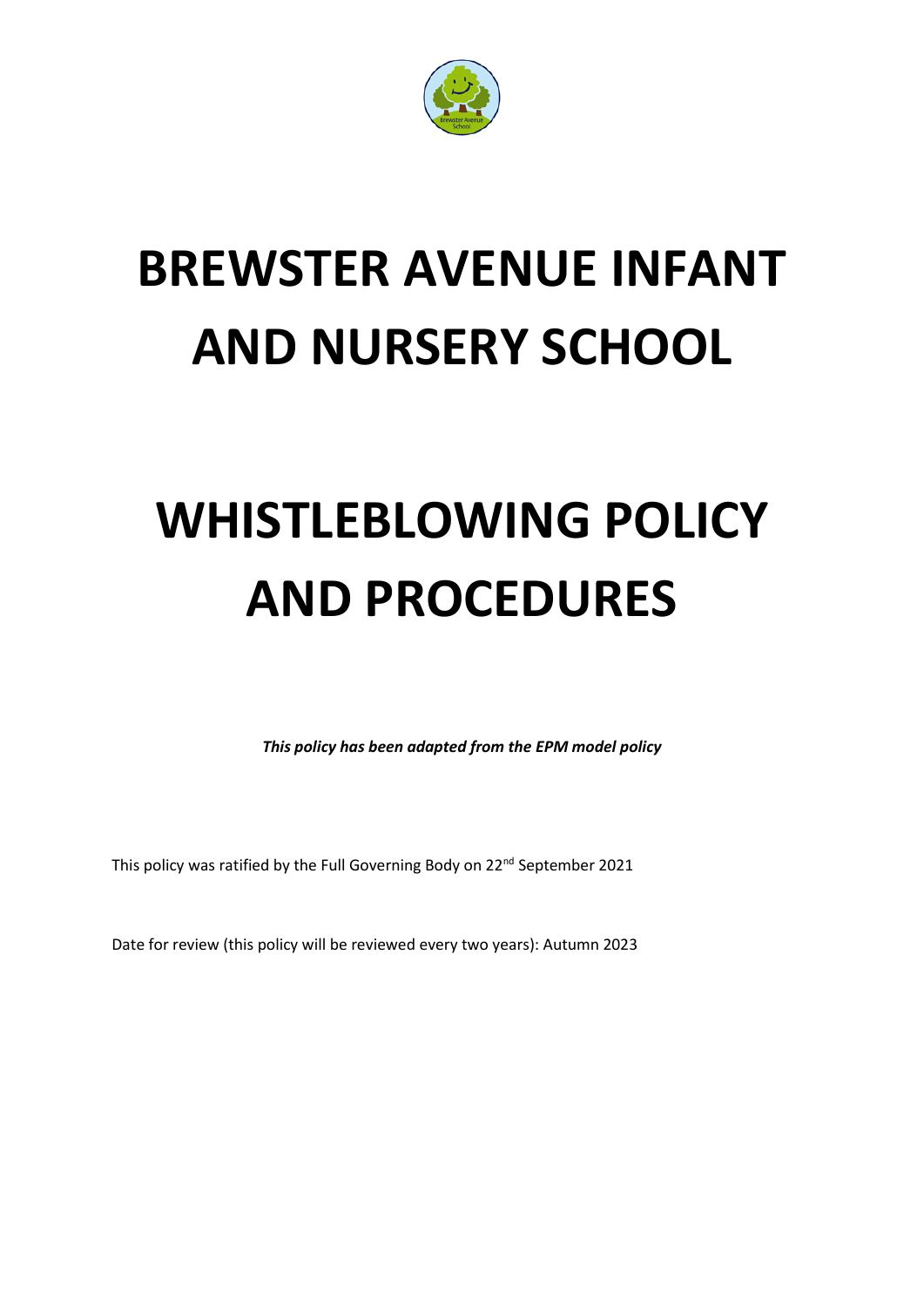# 1. Purpose

1.1. To set out the Governing Body's policy and procedure for dealing with concerns raised by employees which relate to suspected wrongdoing or dangers at work (see paragraph 3). Allegations of child abuse against teachers and other staff and volunteers are to be dealt with in accordance with Keeping Children Safe in Education statutory guidance for schools and colleges.

# 2. **Background**

- 2.1. As employees are often the first to realise that there may be something wrong within the school, it is important that they feel able to express their concerns without fear of harassment or victimisation. Otherwise they may find it easier to ignore the concern rather than report it. The Public Interest Disclosure Act 1998 recognises this fact and is designed to protect employees, who make certain disclosures of information in 'the public interest', from detriment and/or dismissal. This policy builds on the provisions of the Act.
- 2.2. The Governing Body is committed to the highest possible standard of operation, probity and accountability. In line with that commitment, employees, officers, consultants, contractors, volunteers, casual workers and agency workers with serious concerns are encouraged to come forward and voice those concerns. This policy document makes it clear that employees can do so without fear of reprisals; it is intended to encourage and enable employees to raise serious concerns within the school rather than overlooking a problem or alerting anyone external to the school.
- This policy does not form part of any employee's contract of employment and it may be amended at any time.

#### **Aims of the Policy**

- 3.1. This policy aims to:
- provide avenues for employees to raise concerns internally as a matter of course, and receive feedback on any action taken;
- provide for matters to be dealt with quickly and appropriately; and ensure that concerns are taken seriously and treated consistently and fairly;
- reassure employees that they will be protected from reprisals or victimisation for whistleblowing where they have a genuine concern;
- allow employees to take the matter further if they are dissatisfied with the Governing Body's response.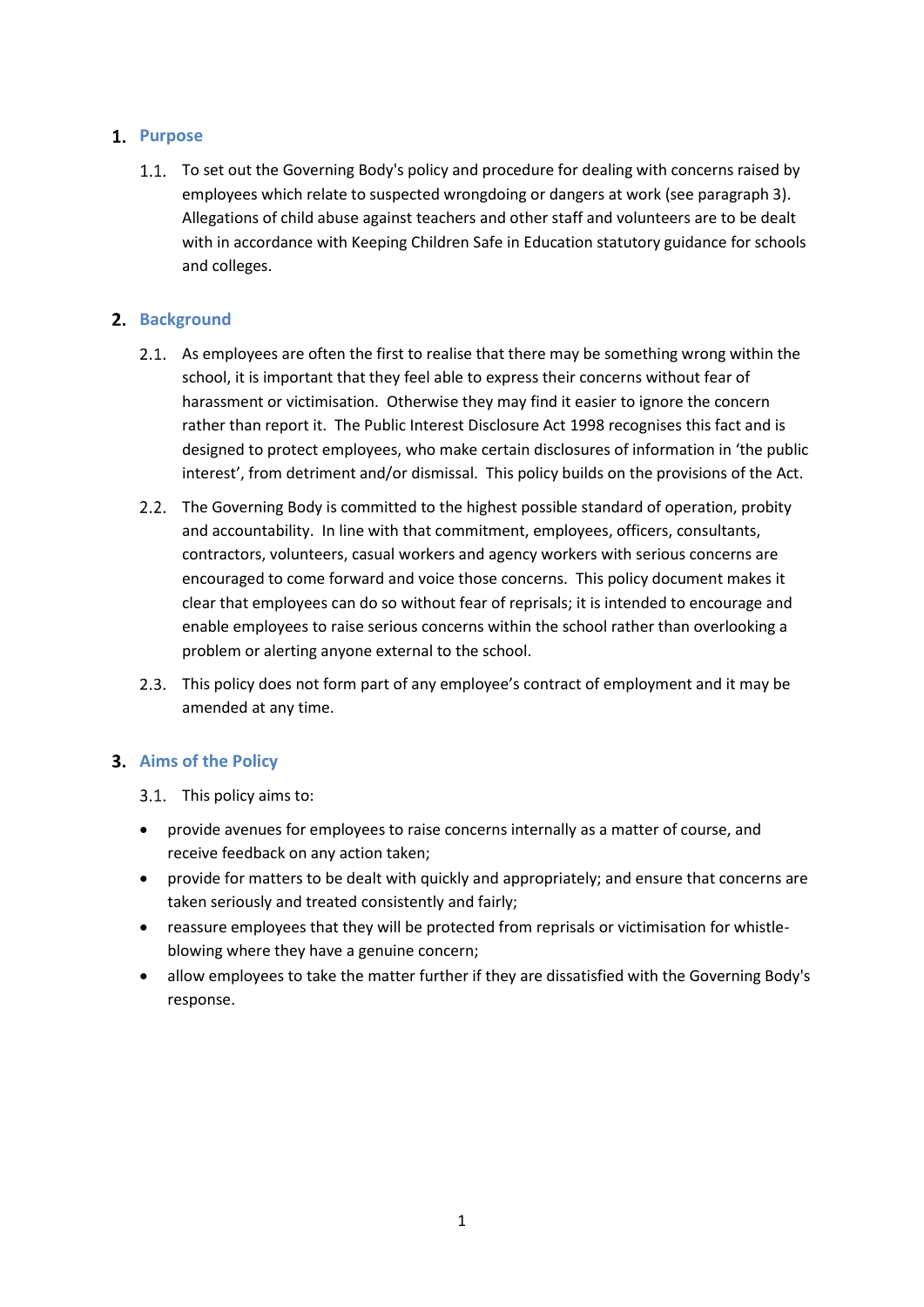- A **whistleblower** is a person who raises a genuine concern relating to the matters below. If employees have any genuine concerns related to suspected wrongdoing or danger affecting any of our activities (a whistleblowing concern) s/he should report it under this policy. **Whistleblowing** is the disclosure of information which relates to suspected wrongdoing or dangers at work. This may include:
	- (a) criminal activity;
	- (b) miscarriages of justice;
	- (c) danger to health and safety;
	- (d) damage to the environment;
	- (e) failure to comply with any legal or professional obligation or regulatory requirements;
	- (f) bribery;
	- (g) financial fraud or mismanagement;
	- (h) negligence;
	- (i) breach of our internal policies and procedures;
	- (j) conduct likely to damage our reputation;
	- (k) unauthorised disclosure of confidential information;
	- (l) public examination fraud;
	- (m) the deliberate concealment of any of the above matters.
- Before initiating the procedure employees should consider the following:
	- the responsibility for expressing concerns about unacceptable practice or behaviour rests with all employees;
	- employees should use line manager or team meetings and other opportunities to raise questions and seek clarification on issues which are of day-to-day concern;
	- whilst it can be difficult to raise concerns about the practice or behaviour of a colleague, employees must act to prevent an escalation of the problem and to prevent themselves being potentially implicated.
- This policy should not be used for complaints about an employee's personal circumstances, such as the way s/he has been treated at work. In these cases an employee should use the school's Grievance Procedure; if the matter relates to salary, the salary review procedures documented in the school's pay policy.

# **4.** Safeguards

#### **Harassment or Victimisation**

4.1.1. The Governing Body recognises that the decision to report a concern can be a difficult one to make, not least because of the fear of reprisal from those responsible for the malpractice. The Governing Body will not tolerate harassment or victimisation and will take action to protect employees when they have a genuine concern.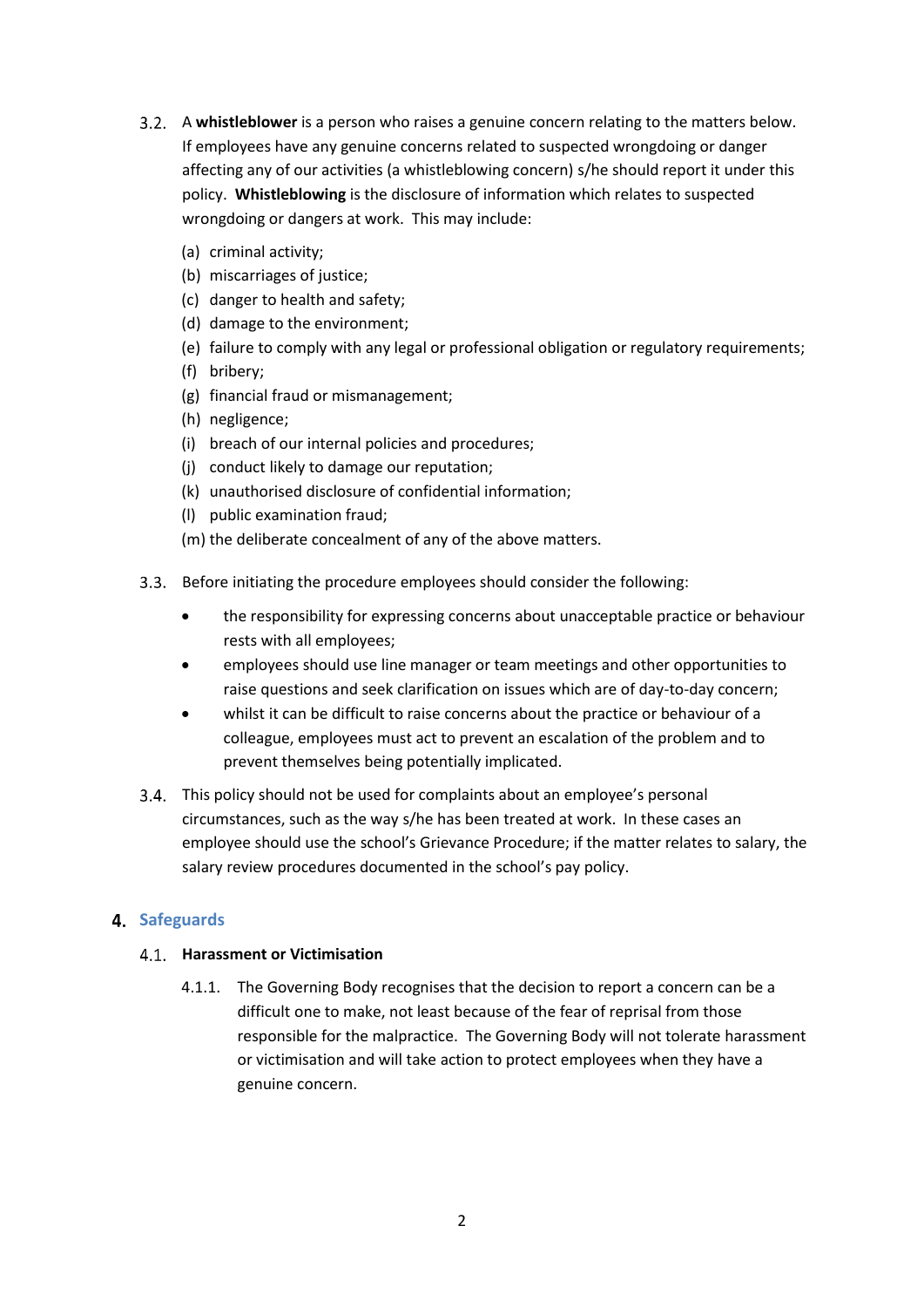4.1.2. This does not mean that if an employee is already the subject of internal procedures such as disciplinary or redundancy, that those procedures will be halted as a result of that employee raising a concern under the whistleblowing policy.

#### **Confidentiality**

- 4.2.1. We hope that staff will feel able to voice whistleblowing concerns openly under this policy. The Governing Body will make every effort to protect an employee's identity if confidentiality is requested.
- 4.2.2. As indicated above, identity will be protected as far as possible, but should the investigation into the concern require the employee to be named as the source of the information, that this will be discussed with the employee before their name is disclosed.

## **Anonymous Allegations**

- 4.3.1. Employees are encouraged to put their name to an allegation. Proper investigation may be more difficult or impossible if we cannot obtain further information and it is also more difficult to establish whether allegations are credible. Anonymous allegations will be considered at the discretion of the Governing Body. In exercising the discretion, the factors to be taken into account would include:
	- the seriousness of the issues raised;
	- the credibility of the concern; and
	- the likelihood of confirming the allegation from attributable sources.

#### **Untrue Allegations**

4.4.1. If an employee makes an allegation where s/he has a genuine concern, but it is not confirmed by the investigation, no action will be taken against that employee. If, however, we conclude that an employee has made malicious or vexatious allegations, or with a view to personal gain, disciplinary action may be taken against that employee.

#### **Unfounded Allegations**

4.5.1. Following investigation, allegations may be confirmed as unfounded. This outcome will be notified to the employee who raised the concern, who will be informed that the Governing Body deems the matter to be concluded and that it should not be raised again unless new evidence becomes available.

#### **Support to Employees**

4.6.1. It is recognised that raising concerns can be difficult and stressful. Advice and support will be made available, as appropriate, to both the employee(s) raising the concerns and any employee(s) subject to investigation.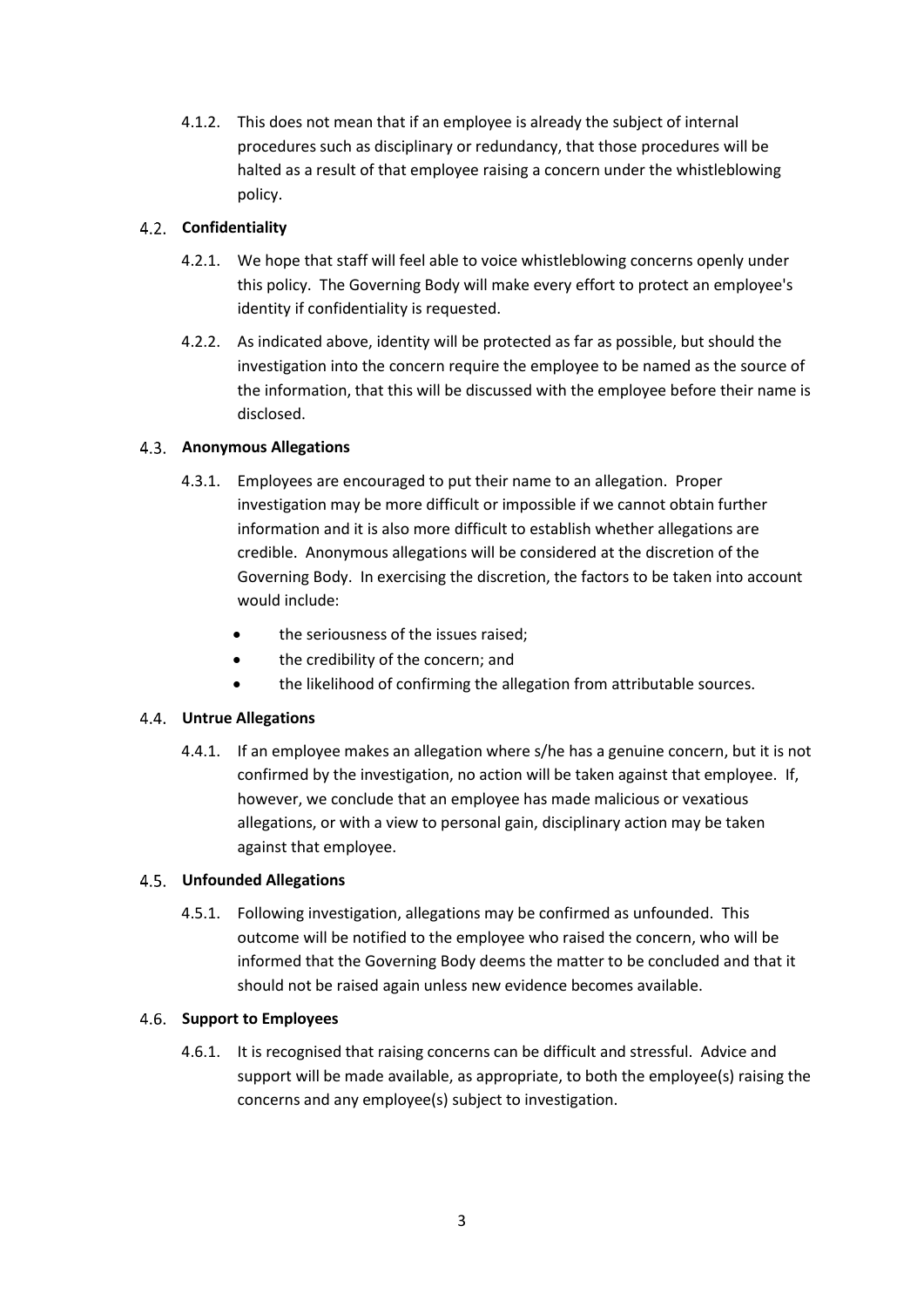#### **5.** How to raise a Concern

- 5.1. As a first step, an employee should normally raise concerns with their immediate manager or their manager's superior. This depends, however, on the seriousness and sensitivity of the issues and who is involved. For example, if an employee believes that their immediate manager or their manager's superior is involved, s/he should approach the Headteacher or Chair of Governors. An employee (including the Headteacher and members of the leadership team) can by-pass the direct management line and the Governing Body if s/he feels the overall management and Governing Body of a school is engaged in an improper course of action. In this case please refer to section 7 below.
- Concerns are better raised in writing. The employee should set out the background and history of the concerns, giving names, dates and places where possible, and the reasons why s/he is particularly concerned about the situation. If an employee does not feel able to put the concern in writing, s/he should telephone or meet the appropriate person. It is important that, however the concern is raised, the employee makes it clear that s/he is raising the issue via the whistle-blowing procedure.
- 5.3. The earlier an employee expresses the concern, the easier it is to take action.
- Although an employee is not expected to prove the truth of an allegation, s/he will need to demonstrate to the person contacted that there are sufficient grounds for the concern.
- In some instances it may be appropriate for an employee to ask the trade union to raise a matter on the employee's behalf.
- 5.6. At each meeting under this policy the employee may bring a colleague or trade union representative. The companion must respect the confidentiality of the disclosure and any subsequent investigation.

#### **The Role of Senior Managers**

- A Senior Manager may be informed by an employee about concern(s) and that s/he is "blowing the whistle" within the procedure in person; or in writing or over the phone.
- The Senior Manager should respond immediately by arranging to meet with the employee to discuss the concern(s) as soon as possible.

#### **Stage One:**

- 6.3.1. At the initial meeting the Senior Manager should establish that:
	- there is genuine cause and sufficient grounds for the concern; and
	- the concern has been appropriately raised via the Whistleblowing Policy.
- 6.3.2. The Senior Manager should ask the employee, to put their concern(s) in writing, if s/he has not already done so. If the employee is unable to do this the senior manager will take down a written summary of his/her concern/s and provide him/her with a copy after the meeting. The Senior Manager should make notes of the discussions with the employee. The employee's letter and/or senior manager's notes should make it clear that the employee is raising the issue via the whistle-blowing procedure and provide: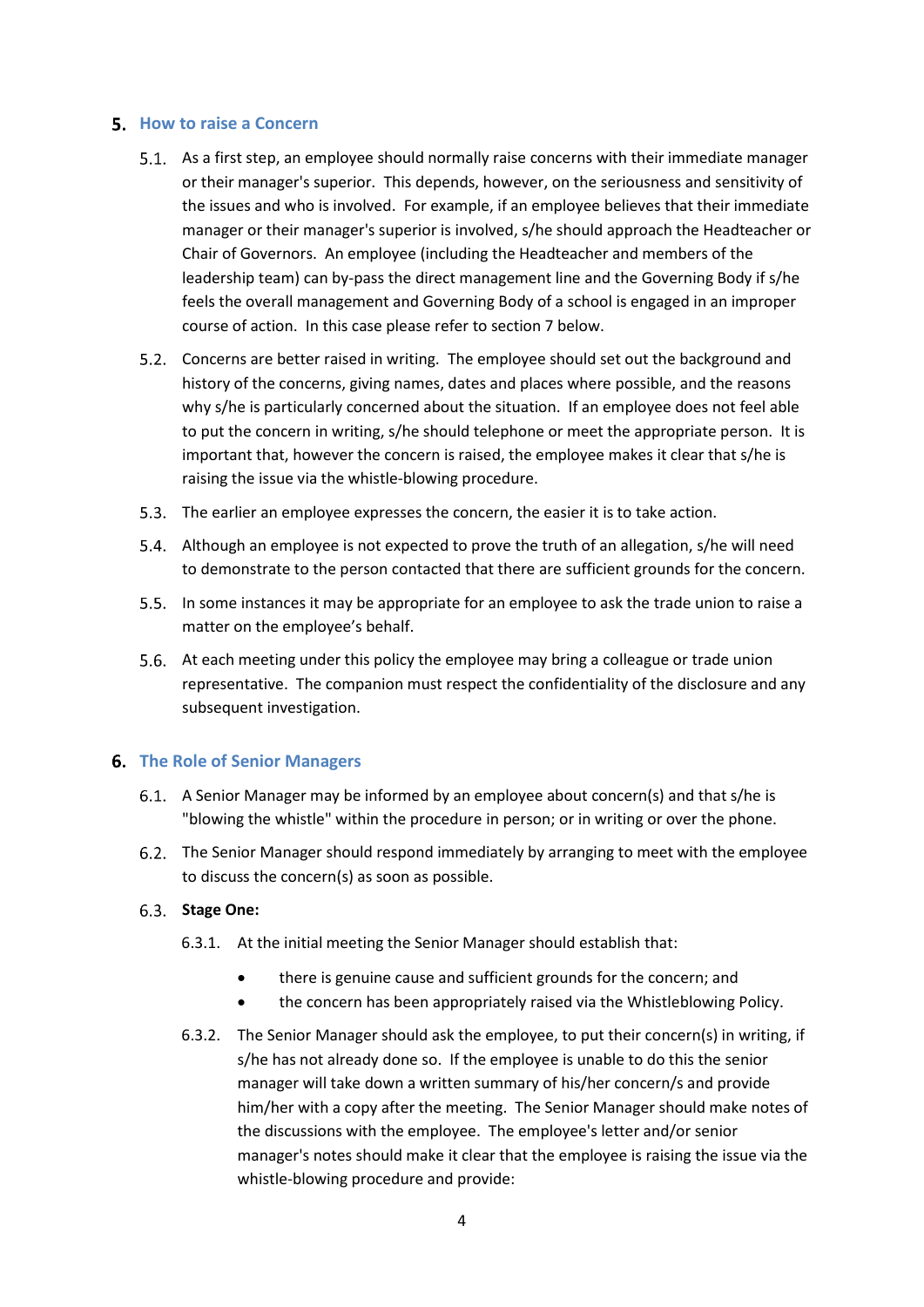- the background and history of the concerns; and
- names, dates and places (where possible); and
- the reasons why the employee is particularly concerned about the situation.
- 6.3.3. The employee should be asked to date and sign their letter and/or the notes of any discussion. The Senior Manager should positively encourage the employee to do this, as a concern expressed anonymously is much less powerful and much more difficult to address, especially if the letter/notes become evidence in other proceedings, e.g. an internal disciplinary hearing.
- 6.3.4. The Senior Manager should follow the policy as set out above and in particular explain to the employee:
	- who he/she will need to speak to in order to determine the next steps (e.g. Headteacher);
	- what steps s/he intends to take to address the concern;
	- how s/he will communicate with the employee during and at the end of the process. It should be noted that the need for confidentiality may prevent the school giving the employee specific details of any necessary investigation or any necessary disciplinary action taken as a result;
	- that the employee will receive a written response within ten working days;
	- that their identity will be protected as far as possible, but should the investigation into the concern require the employee to be named as the source of the information, that this will be discussed with the employee before their name is disclosed;
	- that the Governing Body will do all that it can to protect the employee from discrimination and/or victimisation;
	- that the matter will be taken seriously and investigated immediately;
	- that if the employee's concern, though raised as a genuine concern, is not confirmed by the investigation, no punitive action will be taken against them;
	- if clear evidence is uncovered during the investigation that s/he has made a malicious or vexatious allegation, disciplinary action may be taken against them; and
	- the investigation may confirm their allegations to be unfounded in which case the Governing Body will deem the matter to be concluded unless new evidence becomes available.

#### **Stage Two:**

- 6.4.1. Following the initial meeting with the employee, the Senior Manager should consult with the Headteacher or Chair of Governors to determine whether an investigation is appropriate and, if so, what form it should take. A record should be made of the decisions and/or agreed actions.
- 6.4.2. It may be necessary, with anonymous allegations, to consider whether it is possible to take any further action. When making this decision, Senior Managers should take the following factors into account: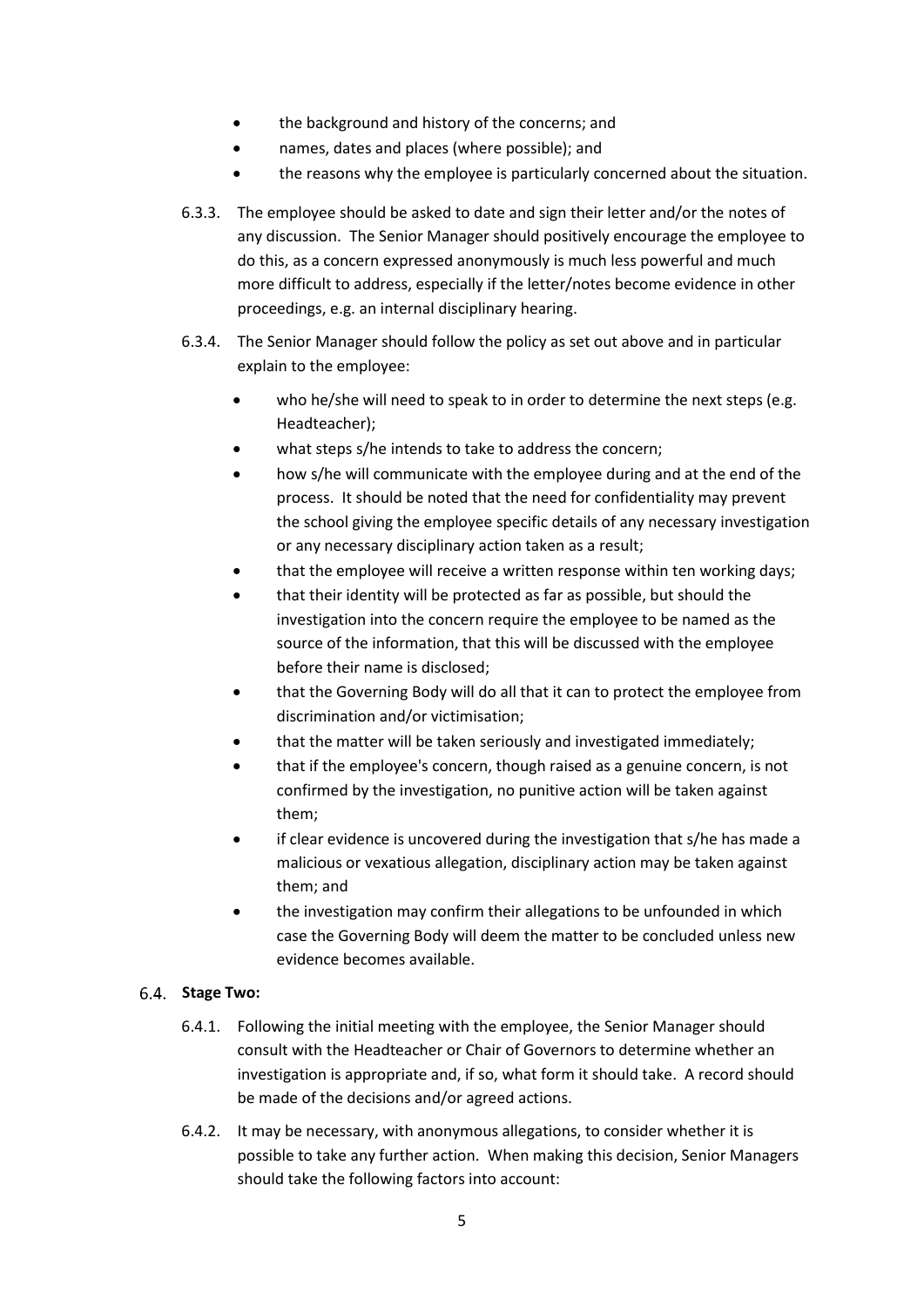- the seriousness of the issue(s) raised;
- the credibility of the concern(s); and
- the likelihood of confirming the allegation(s) from attributable sources.
- 6.4.3. In some cases, it may be possible to resolve the concern(s) simply, by agreed action or an explanation regarding the concern(s), without the need for further investigation. However, depending on the nature of the concern(s) it may be necessary for the concern(s) to:
	- be investigated internally;
	- be referred to the police;
	- be referred to the external auditor;
	- form the subject of an independent inquiry.
- 6.4.4. Senior Managers should have a working knowledge and understanding of other school policies and procedures, e.g. grievance, disciplinary, harassment, child protection procedures, to ensure that concerns raised by employees are addressed via the appropriate procedure/process.

#### **Stage Three:**

- 6.5.1. Within ten working days of a concern being received, the manager receiving the concern (at paragraph 5.1 above) must write to the employee:
	- acknowledging that the concern has been received;
	- indicating how they propose to deal with the matter;
	- giving an estimate of how long it will take to provide a final response; and/or
	- telling the employee whether any initial enquiries have been made; and
	- telling the employee whether further investigations will take place, and if not why not; and/or
	- letting the employee know when s/he will receive further details if the situation is not yet resolved

# **Raising Concerns Outside the School**

- The aim of this policy is to provide an internal mechanism for reporting, investigation and remedying any wrongdoing in the workplace. In most cases the employee should not find it necessary to alert anyone externally. The law recognises that in some circumstances it may be appropriate for the employee to report his/her concerns to an external body such as a regulator. It will very rarely if ever be appropriate to alert the media. Employees are strongly encouraged to seek advice before reporting a concern to anyone external. If an employee is not satisfied with the Governing Body's response, the manager should ensure that s/he is made aware with whom s/he may raise the matter externally:
	- 'Protect' Tel no: 0203 117 2520 \*;
	- Recognised Trade Union;
	- Senior LA Officer;
	- External Auditor;
	- Relevant professional bodies or regulatory organisations;